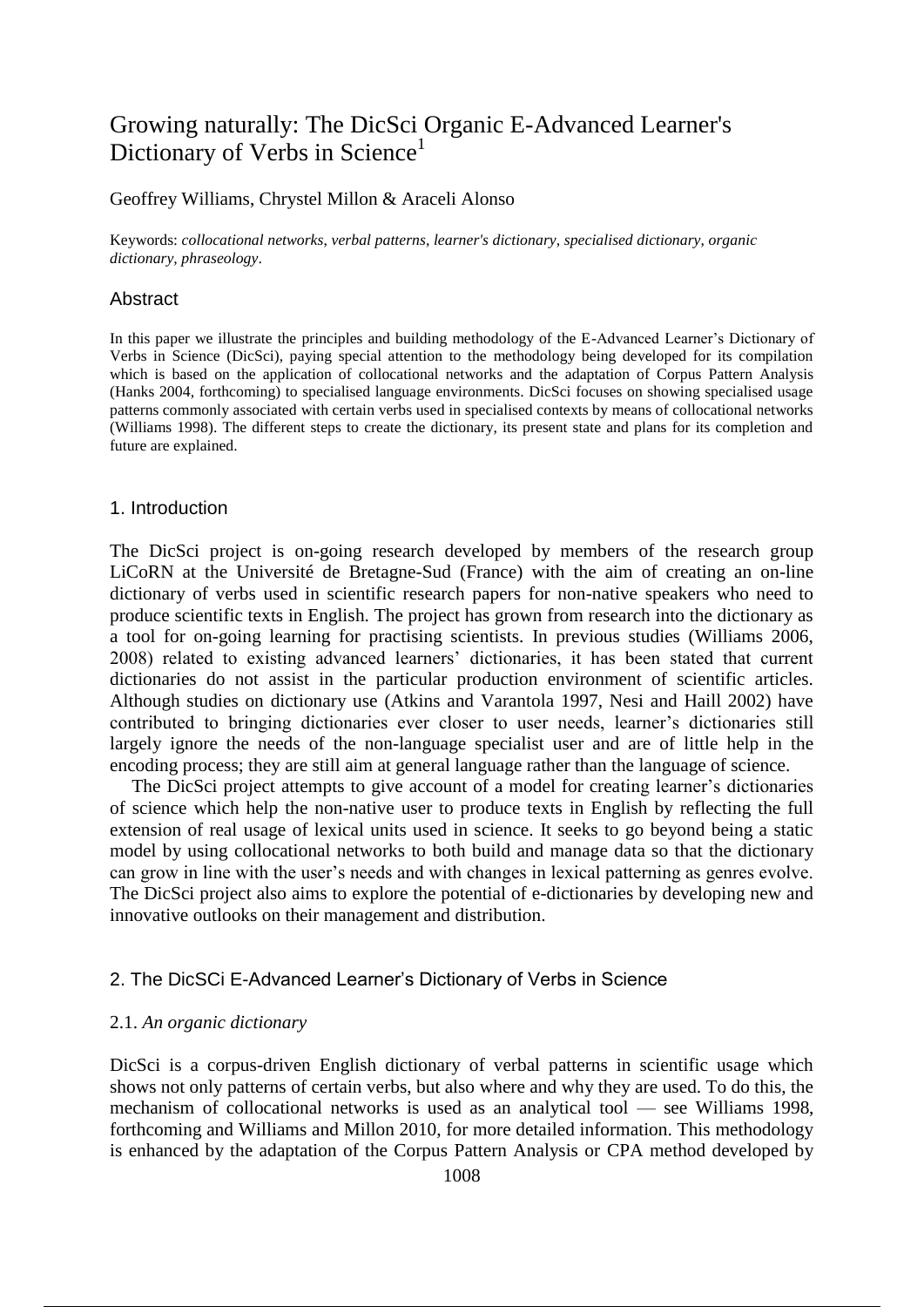Hanks (Hanks 2004, forthcoming) to specialised language environments (Alonso 1999, Alonso and Renau forthcoming).

One of the main innovative characteristics of the DicSci is the way in which compilation is 'organic' (Williams and Millon 2010, Alonso et al. 2011) in that DicSci is a 'living' dictionary that will organise itself in a natural way thanks to the links between words shown by means of collocational networks of verbs for headword selection, and also for structuring and classifying verbs. The principle of growing naturally of the conceptual classes and the lexicon is exemplified in the following chapter with one of the listed verbs serving as a departure node.

The corpus on which DicSci is based is the BioMed Central Corpus (BMC). The BMC was created as part of the SCIENTEXT initiative.<sup>2</sup> The BMC, which is freely available online<sup>3</sup>, contains 33 millions of occurrences from more than one hundred medical and biological journals.

# 2.2. *The working methodology*

As explained earlier, the methodology centres on the use of *collocational networks*. A collocation network is a chain of collocations identified statistically and built in two stages. In the first stage, collocates (nominal, verbal and adjectival) of a given verb are extracted from the corpus using proximity and statistical procedures. During the second stage, the local network is extended by including the ten most statistically significant collocates of each collocate of the given verb stated in the local network. The collocates of the target verb and the collocates of the collocates thus form a collocational network of the target verb in which new verbs will be drawn in in order to enter them in the dictionary. Figure 2 illustrates how a network is developed from a central node, using the example of the verb 'call'.

The second element is the adaptation of *Corpus Pattern Analysis* to detect in a systematic way the different patterns of use of the collocates reflected in the collocational network. Corpus Pattern Analysis is an ongoing work corpus-driven methodology developed by Hanks for the creation of a *Pattern Dictionary of English Verbs* (PDEV)<sup>4</sup> which allows a systematic analyse of a corpus to detect the 'norms' of a word by means of identifying prototypical patterns with which words in use are associated (Hanks 2004). As established in previous work (Alonso 1999, Alonso et al. 2011), CPA is a technique which complements the information given by the collocational networks and allows differentiate uses of an item.

# 3. Compiling DicSci

#### 3.1. *The compilation process*

The compilation process of DicSci must be seen as iterative. This is a natural consequence of the working methodology being used as each time a collocational network is created, new verbs, nouns and adjectives will enter the dictionary. However, not all items present in the network will be selected as headwords, as this also depends on frequency. Entries that are already included may be affected by the information extracted from the new collocational network. In this sense, the dictionary is dynamic and grows naturally; it is continuously updated. Even though the process is not linear, there are different steps which can be clearly distinguished: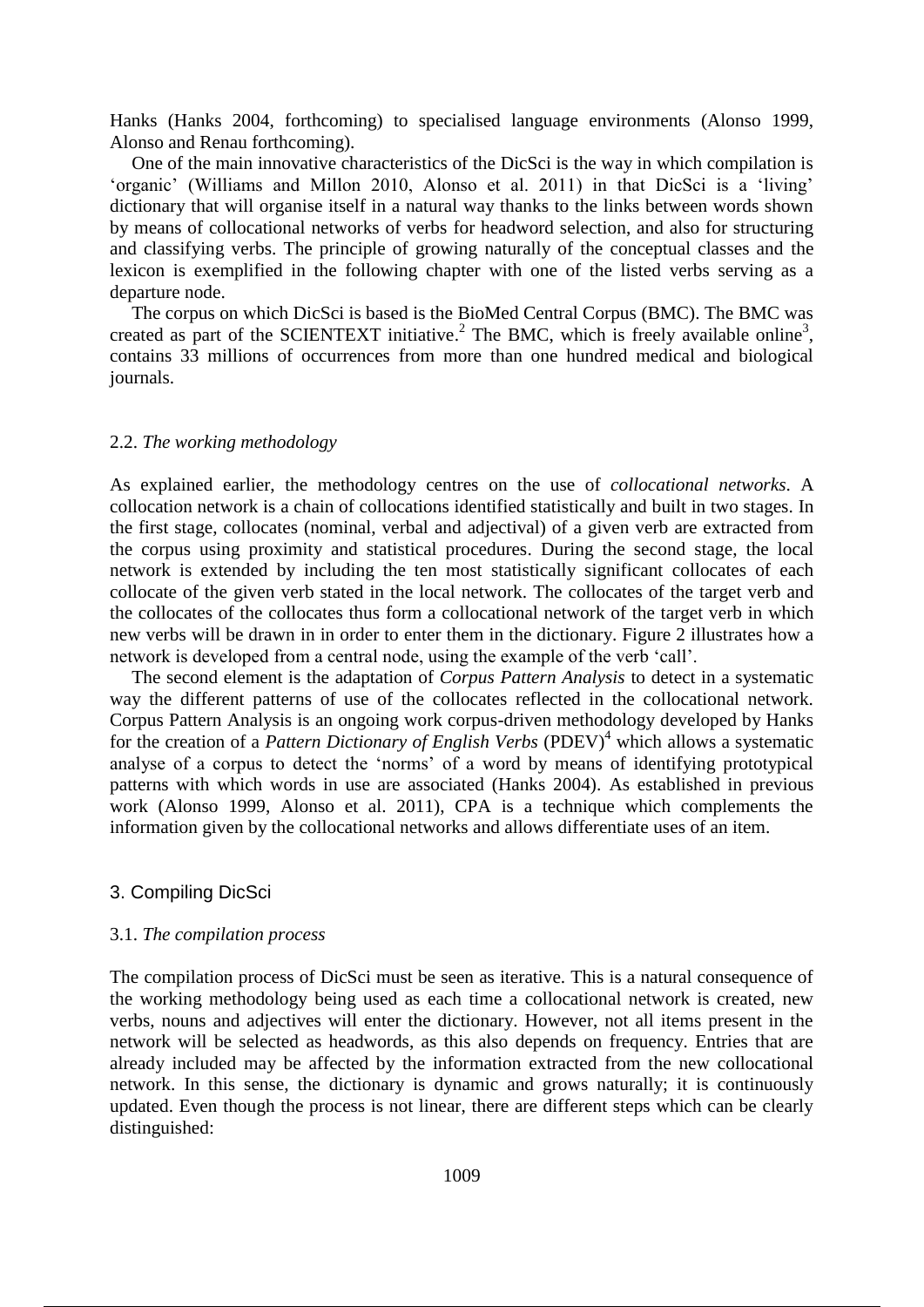Step 1: Building collocational networks. Our starting point is the one hundred most frequent verbs in the BioMed Central corpus. The choice of lexical entries is not arbitrary, but is the result of a choice guided by statistically significant collocations found in the collocational networks. The most frequent verbs are considered as nodes of the collocational networks. For each node the collocates are calculated using a statistical measure, mainly MI or Z-score. The network is extended until a point is reached where either no more significant collocates are found or where words that have occurred earlier in the network are repeated.<sup>5</sup> In this case a lemmatised network is desirable for having a complete panorama of the total environment of the node.

Step 2: Comparing general uses. The corresponding collocational network of the same node in a general corpus is built in order to check the similarities and differences. The PDEV is also consulted to determine the differences between the 'general' use and 'specialised' use of a verb. This stage may be developed in parallel to stage 1 as it will serve as a guide to analyse data in the specialised corpus.

Step 3: Establishing verbal patterns. Once the collocational networks are created, a thorough analysis of each main node and its collocates must be made. CPA is then applied in order to analyse every concordance and determine the most prototypical semantic patterns of usage. The CPA ontology, which is used to populate the patterns with semantic information about each collocate, is a bottom-up ontology driven by the general language corpus data and cannot be totally used in our case, as it is not adapted to our specific corpus; however it has been taken into account for getting a way to group verbs into classes.

Step 4: Linking patterns to corpus data. The linking of patterns to corpus data is done semiautomatically by using XML mark-up links.

Step 5: Classifying verbs. The lexicographical analysis of the collocational networks allows to group verbs according to some conceptual function. The functional grouping of verbs into conceptual classes is a task driven by the data and can be made in an automatic way, as has been tested by Millon (2011). However, the naming of classes is the task of the lexicographer and classes must be named so as to clarify usage to the dictionary user.

Step 6: Writing entries. For the writing of entries, the dictionary editor TshwaneLex $<sup>6</sup>$  is being</sup> used. This editor will let us extract the entries in XML so that entries will be linked to each of the networks nodes. At this moment, the microstructure of the dictionary is work-in-progress and has not as yet been completed, as it depends mainly on the data extracted from the collocational networks.

Step 7: Developing online interface. The interface is based on web and mind mapping technology and different levels of information will be available according to the different users' profiles.

We are currently working on the first five steps but have also started to develop insights into step 6, specifically on the delimitation of the microstructure of the dictionary entries. Some research has also been done on the interface design, even though it is at the early stages.

# 3.2. *A first insight into DicSci: the verb 'to call'*

In order to illustrate our proposal we have chosen one of the most frequent verbs in our corpus, 'call'. If we check this verb in the PDEV, 'to call' is quite a complex verb with 34 different patterns, here we give only a brief insight (Fig. 1):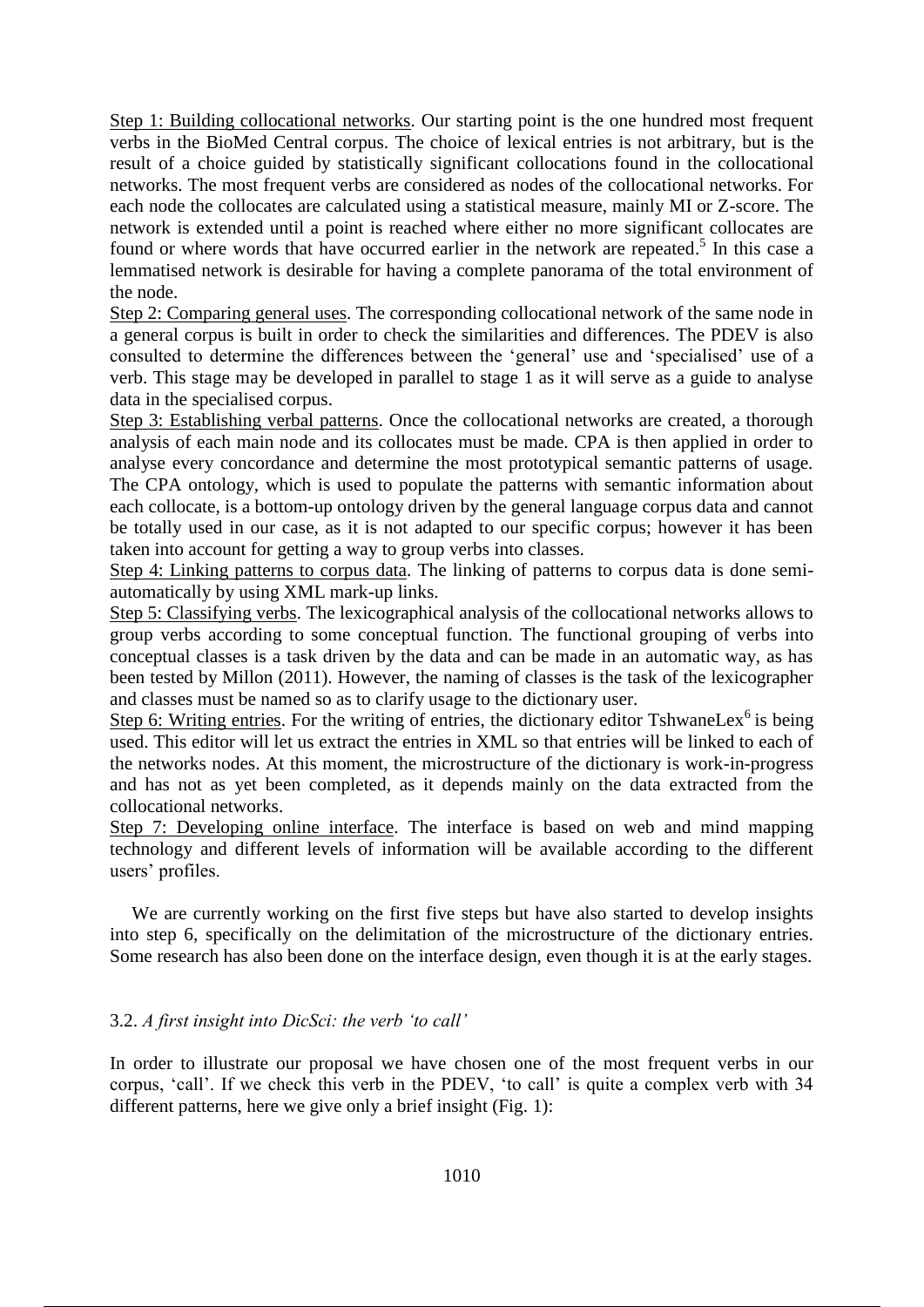Sample size: 1000 / 983

| No. | % | Pattern / Implicature                                                                                 |
|-----|---|-------------------------------------------------------------------------------------------------------|
|     |   | 31% [[Anything]] be called [NO OBJ] {[N]}                                                             |
|     |   | The name of $[[\text{Anything}]]$ is $[N]$                                                            |
|     |   | [[Anything]] may be an individual, a set of things, a person, a human group, an idea, or anything     |
|     |   | 25% [[Human   Institution]] call [[Anything]] {[N   ADJ]}                                             |
|     |   | [[Human   Institution]] invents or uses the term $[N   ADJ]$ to refer to [[Anything]]                 |
|     |   | 4% [[Human   Institution]] call [[Event = Meeting   Action]]                                          |
|     |   | [Human   Institution]] instructs people to cause $[[Event = Meeting   Action]]$ to happen immediately |
|     |   | and (normally) $[[Event = Meeting   Action] ]$ does happen immediately                                |
|     |   | 16% [[Human   Institution   Document]] call [NO OBJ] {for [[Action]]   for [[State]]}                 |
|     |   | [[Human   Institution   Document]] says that other people should do [[Action]] or create [[State]]    |
|     |   | <b>Figure 1.</b> First four patterns of 'to call' in the PDEV.                                        |

In the BioMed corpus, 'to call' has 3355 occurrences as a lemma. The networks were obtained using the methods described above. Once the data were obtained, the collocational network was built by using the tool Gephi.<sup>7</sup> In figure 2, the nodes in red are the nouns and the ones in green are the verbs. The verbs can be shared by two or more nodes in the network.



**Figure 2.** First levels of the collocational network of 'to call' in the BMC.

By looking at the collocational network in the BMC and observe the most frequent collocates two groups can be made: *programme* (51 occurrences), *software* (27), *phenomenon* (23) and *object* (18) in the first group and *attention* (26) in the second group. The first group is fairly straightforward, often using the passive with 'X is called' as the phraseological pattern, although 'X call Y Z', can be also found. The patterns are similar to the first two patterns in the PDEV. It can be observed that in this case the verb fulfils the task of NAMING. By looking at the concordances, it can be observed that even though the patterns are similar to that used in general language, in the BMC the difference lying in the arguments of the verb; in terms of Hanks, on the number of collocates that normally populate an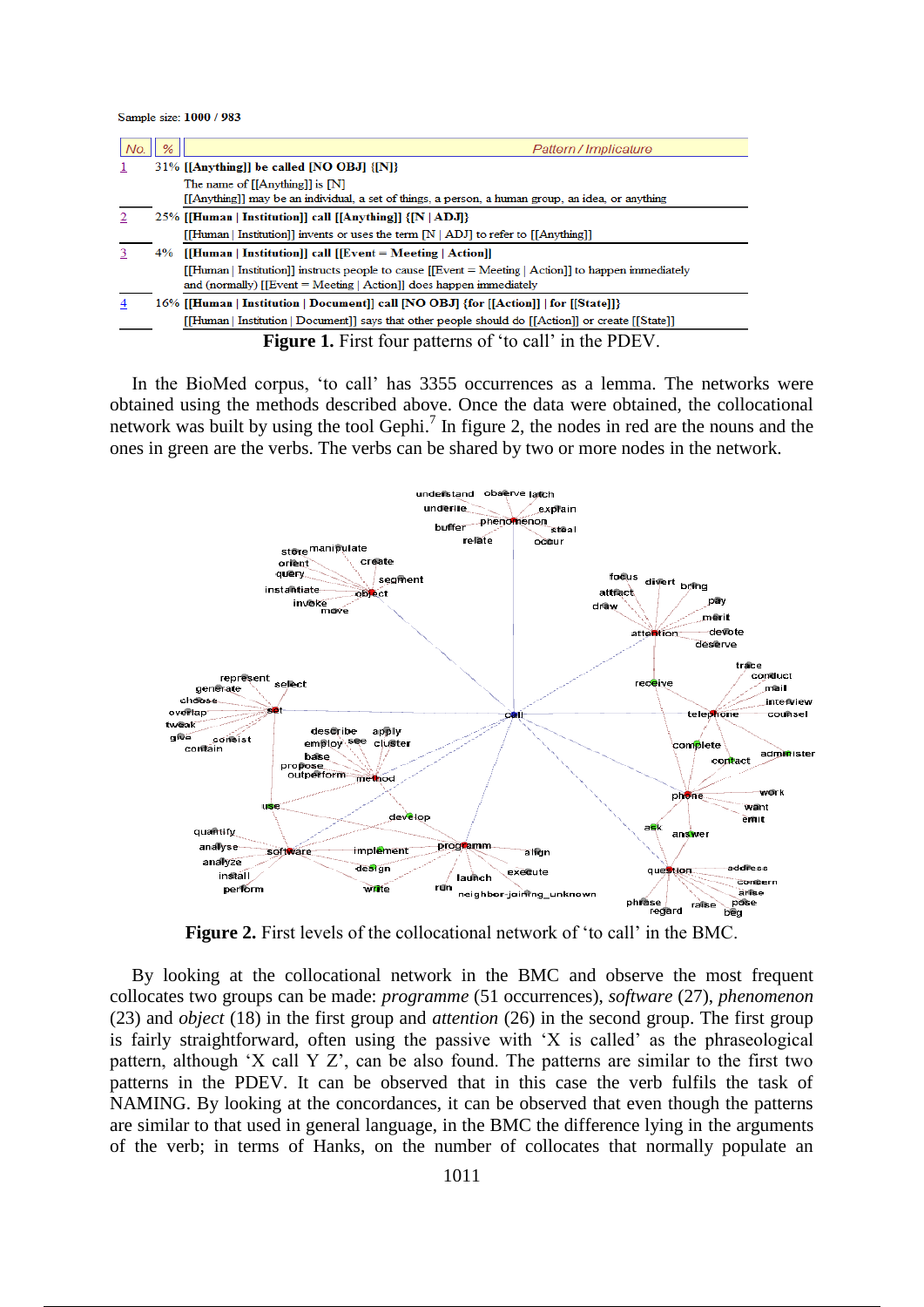argument slot in relation to the verb. While in general language '[[Anything]] is called', in our corpus 'X' is a more limited set of lexical items.

The second group represented by the collocate 'attention' is a richer class. It corresponds to the pattern 'X call attention to Y'. In the PDEV this pattern is also described but not as one of the most frequent ones:

# **[[Human]] call {attention} {to [[Event]]}**

[[Human]] asks people to notice [[Event]].

In this case, the class is not that of NAMING, but can be defined as UNDERLINING. It is an essential function as in the BMC by using this pattern, the author seeks to draw attention to a key point or issue.

By widening the network to a new level, other verbs used with an specific collocate are shown. For instance, the top five verbal collocates of the collocate 'attention' are *receive* (239) occurrences), *focus* (187), *draw* (109), *attract* (71), *deserve* (51). The network allows differentiating between potential synonyms.

As can be seen, collocational networks bring about a rich analysis of how language is used in scientific texts giving the non-native speaker of English a valuable source of information to improve communication skills and produce scientific texts in English.

#### 4. Conclusions and perspectives

Very much like CPA, DicSci is unfunded ongoing work, which means that advances depend heavily on the availability of the researchers involved. DicSci is both experimental and practical, that is to say seeks to create a usable dictionary using techniques that are in themselves evolving. Collocational networks are not new, first put forward by Williams in 1995, the methodology has been revised ever since and has been adopted in other projects. Their use in experimental dictionaries is not new either as this was proposed early on and has been largely experiment. What is new is the integral approach that is currently being developed that includes CPA. By combining three approaches, we hope to quickly get a usable dictionary available as it is only in this way that we can move on to experiment with new ways to display the data.

#### Notes

<sup>2</sup> An explanation of the SCIENTEXT initiative is available at http://scientext.msh-alpes.fr/scientext-

site/spip.php?article1

<sup>&</sup>lt;sup>1</sup> Research for this article was funded by the Equipe LiCoRN of the HCTI research group and also by the Spanish Ministry of Education as part of the *National Mobility Programme of Human Resources of the R+D National Programme 2008-2011* which has made possible the post-doctoral work of one of the authors. It has also been supported by the Spanish National Project HUM2009-07588/FILO.

<sup>&</sup>lt;sup>3</sup> http://scientext.msh-alpes.fr/scientext-site/spip.php?article30

<sup>&</sup>lt;sup>4</sup>The PDEV is available at http://deb.fi.muni.cz/pdev/

 $5$ A more detailed description of the procedure is shown in Williams (1998).

 $6$ See http://tshwanedje.com/tshwanelex/

<sup>7</sup>The open-source graph visualization platform Gephi is available at http://gephi.org/